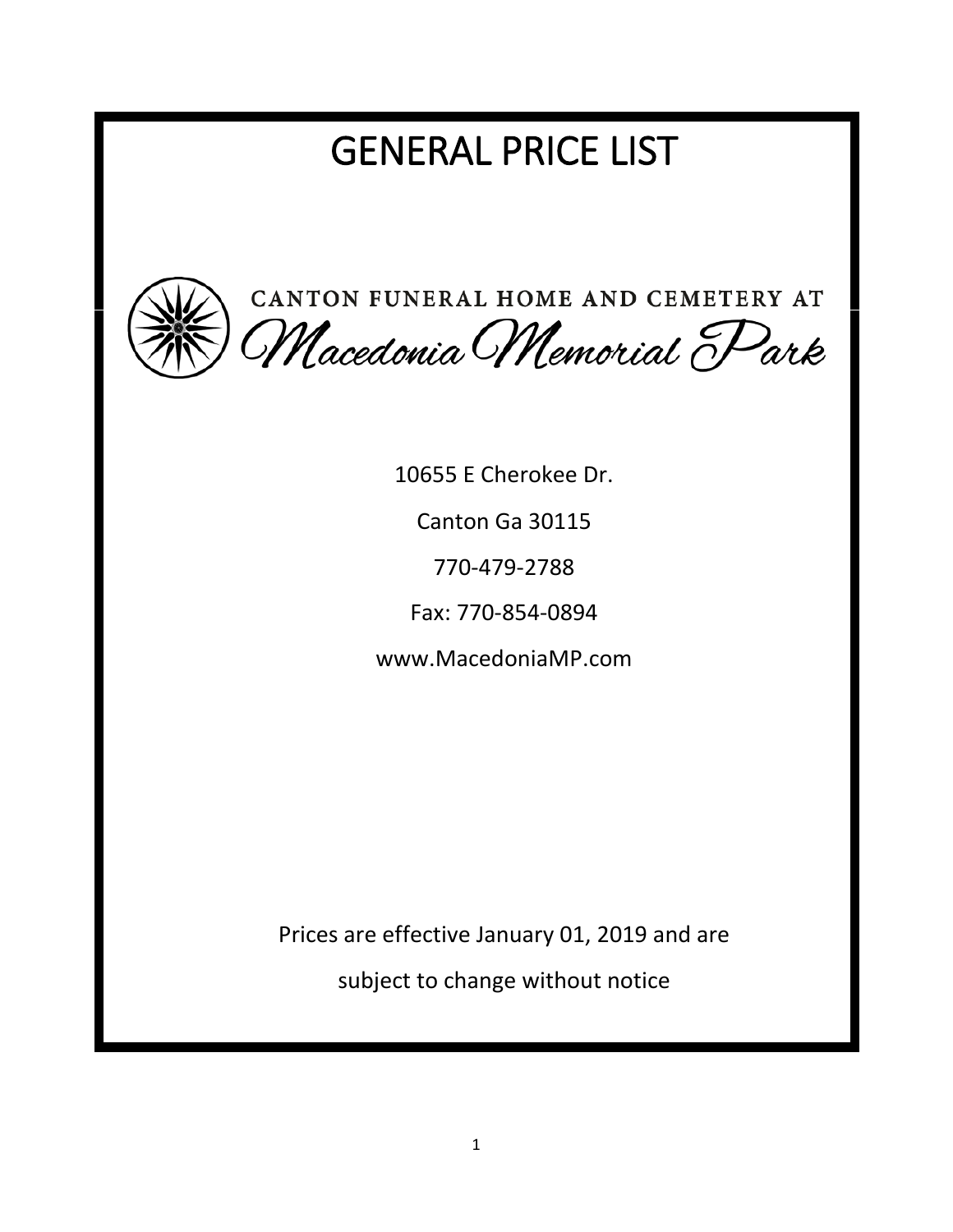So that you might better understand funeral cost…

It has always been the policy of Canton Funeral Home and Cemetery to make you aware of all your options where Funeral Arrangements for a loved one are concerned and the cost of those services. The disclosures in this price list are made in accordance with the requirements set forth by the Federal Trade Commission and these prices have been derived using generally accepted practices.

It is your right and our desire that you have as complete an understanding as possible concerning the cost of the services you select; if there is anything you do not understand about the cost of the goods and/or services you select for your loved one please ask for an explanation and do not leave until we have provided you with a complete understanding of your selections to your satisfaction.

The biggest factor in our services is the time factor involved in terms of our personnel and the use of our facilities so that we might better serve you. The maintenance of this service and the facilities is unending; that is, it must be available 24 hours a day every day of the year, thus ours is a 168-hour week as opposed to the accepted standard 40-hour week. Many phases of our work are apparent, others are not. No two services are exactly alike. Traditions, customs, social standing, personal wishes, financial ability and numerous other factors influence each service. Our services must conform to meet the needs of each and every family's desire

At Canton Funeral Home, we pledge to fully meet the needs and desires of the families we are privileged to serve.

#### **Payment Options**

Payment for goods and services you select must be secured prior to the services being performed. For your convenience we offer the following payment options;

- A. We accept cash or personal checks
- B. We accept a verifiable valid insurance assignment, however acceptance of such an insurance assignment could result in additional fees if we are required to use a third-party provider to collect the proceeds of the policy.
- C. We accept Credit Cards (Visa, MasterCard or American Express)
- D. We have financing options available through a third party for qualified family members, however the use of such third-party finance companies could result in additional fees.

#### **Thank you for the opportunity to assist you and your family…**

*The goods and services shown below are those we can provide to our client families. You may choose only the items you desire. However, any funeral arrangements you select will include a charge for our basic services and overhead. If legal or other requirements mean you must buy any items you did not specifically ask for, we will*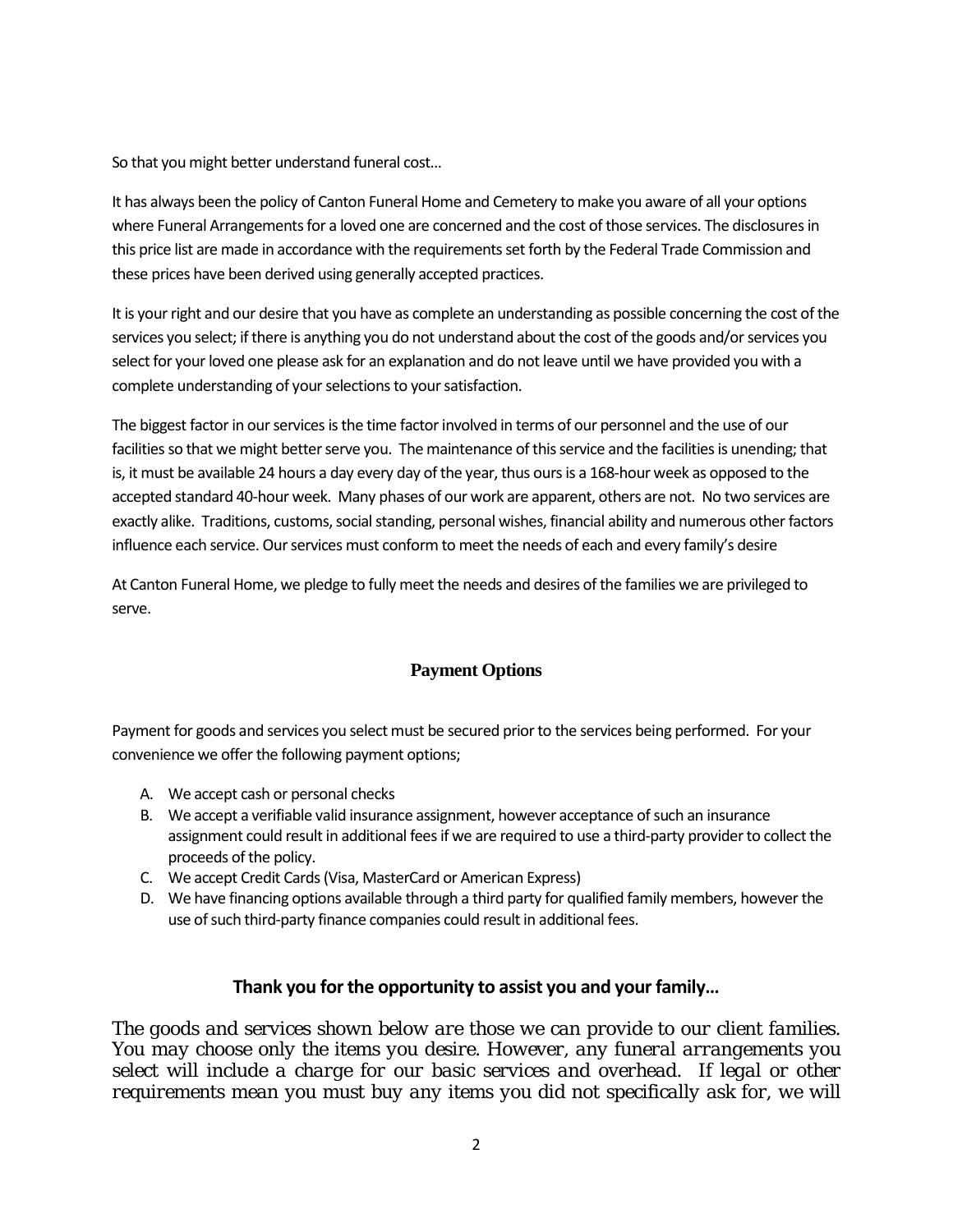*explain the reason in writing on the statement we provide describing the funeral services you selected.*

# **SERVICES**

### *Basic Professional Services of the Funeral Director, Staff*………….….**\$1990.00**

This fee is for basic services and overhead and will be added to the total cost of the funeral arrangements you select. (This fee is already included in our charges for direct cremation, immediate burials, and forwarding or receiving remains.)

**Includes the following:** Staff available 24 hours daily to respond to initial request services, conference with the family or its representatives and advise to determine desired services, and to obtain vital statistical information for required documents; Sheltering remains for 3 days, coordinating the desired funeral services with: clergy, cemetery, crematory, and other third parties. The preparation of and filing of all necessary notices, authorizations, and permits with governmental offices; follow-up attention to related details connected with service. In addition, this fee includes a proportionate share of our basic overhead cost such as: Compliance with infectious waste management regulations mandated by governmental agencies, general administration, and record keeping.

```
Embalming remains……………………….……………………….……………..…..$995.00
```
# **Embalming autopsied or organ donation**…………….…….....**\$1100.00**

Embalming is a surgical procedure which uses a chemical process which provides temporary preservation of the body and eliminates certain health hazards. This procedure must be completed by a person licensed by the State of Georgia. Except in certain special cases, embalming is not required by law. Embalming may be necessary, however, if you select certain funeral arrangements, such as a funeral with viewing. If you do not want embalming, you usually have the right to choose an arrangement that does not require you to pay for it, such as direct cremation or immediate burial.

#### **Other Care of the Deceased:**

## **Other Care of the Deceased Continued:**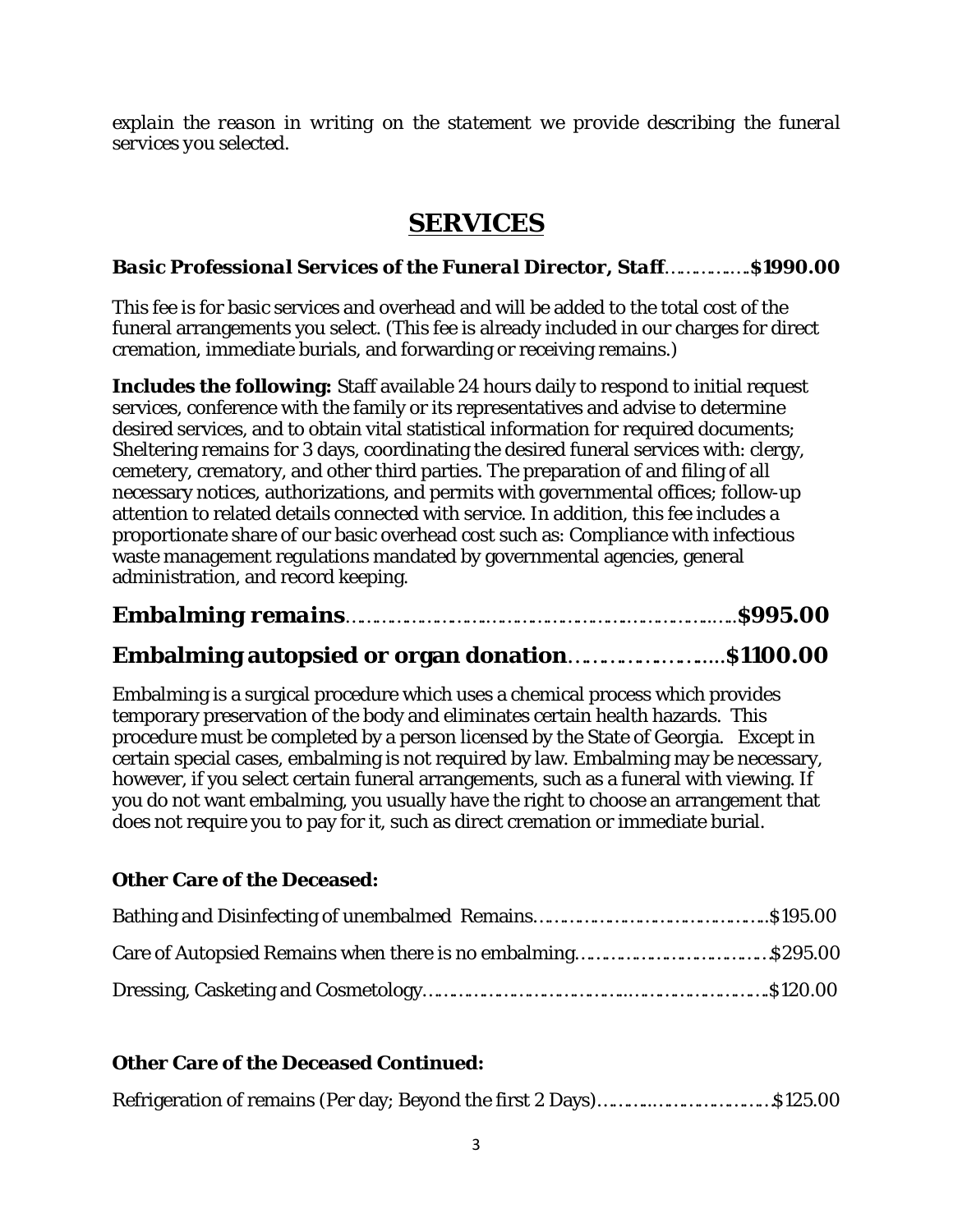|--|--|--|

## **Optional use of Funeral Home Facilities, Staff and Equipment:**

May include the following: Securing obituary information for newspapers, if desired, supervision by funeral director and staff for visitation and or ceremony, receiving and arrangement of flowers and other memorial tributes, professional adherence to the rituals of designated religious faiths and or fraternal orders

## **Viewing and or Visitation:**

| $\bullet$      | Use of our facilities, staff and equipment for viewing and or visitation (each night         |
|----------------|----------------------------------------------------------------------------------------------|
| $\bullet$      | Use of our staff and equipment: For viewing and or visitation at Another Local               |
|                | <b>Funeral Ceremony:</b>                                                                     |
| $\bullet$      | Use of Facilities, Funeral Director and staff, including necessary equipment for             |
| $\bullet$<br>0 | Use of Funeral Director and staff, including necessary equipment for Church                  |
| $\bullet$      | Use of Funeral Director and staff, including necessary equipment for Graveside               |
|                | Use of Facilities, Funeral Director and staff, including necessary equipment for:            |
| $\bullet$      | Use of Funeral Director and staff, including necessary equipment for: Memorial               |
|                | <b>Other uses of Funeral Home Facilities, Staff, and Equipment:</b>                          |
| $\bullet$      | Transfer to: another facility for Viewing and or Visitation or Funeral Ceremony<br>.\$350.00 |

• Transfer from another local facility for Holding at Funeral Home for next day committal .……………………………………………………………………….………………\$350.00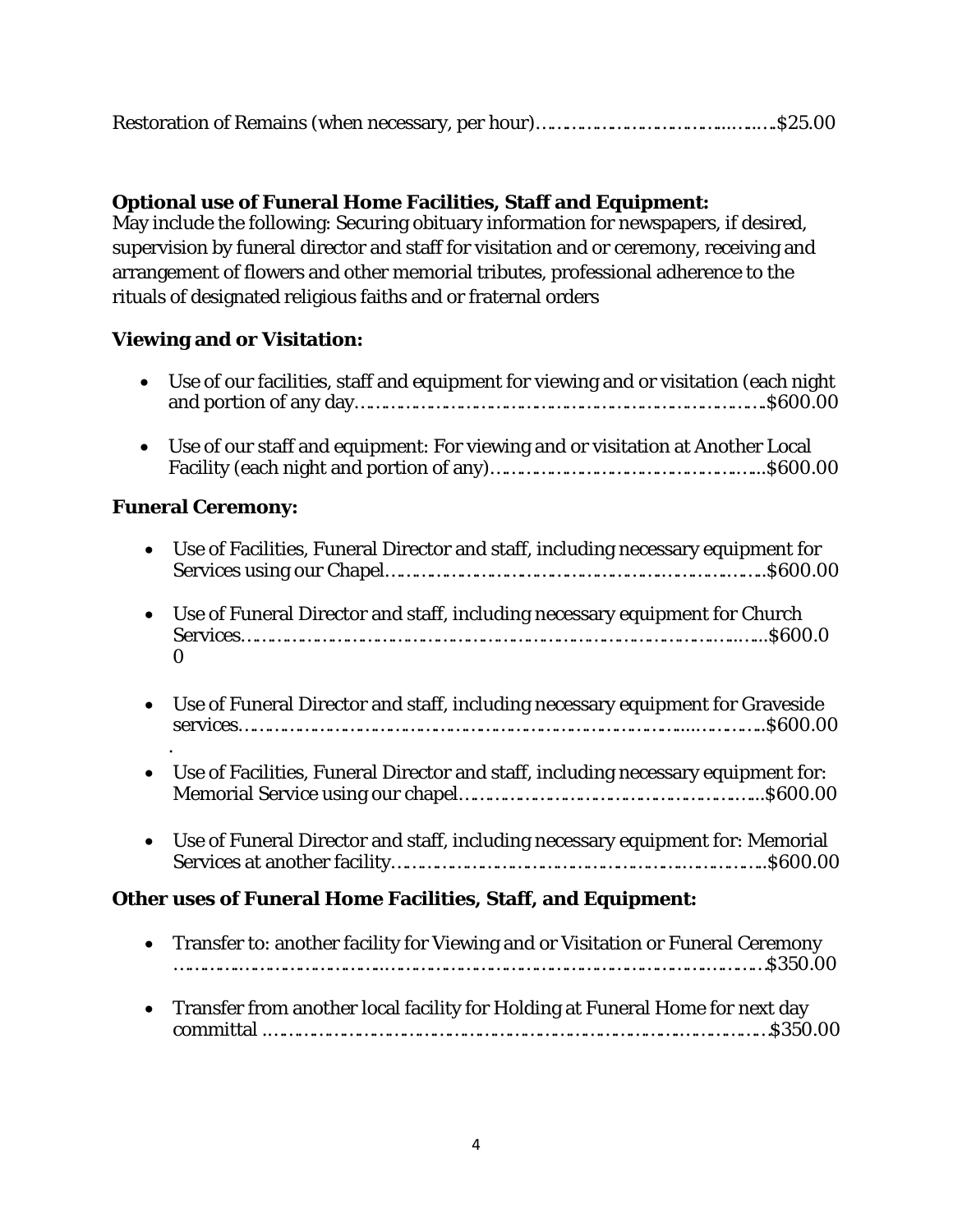| Automotive Equipment: All transportation charges are for local service, Beyond 50 mile Radius<br>add \$3.25 per mile per vehicle |
|----------------------------------------------------------------------------------------------------------------------------------|
|                                                                                                                                  |
|                                                                                                                                  |
| Other automotive equipment local service per vehicle)                                                                            |
| $\bullet$                                                                                                                        |
| $\bullet$                                                                                                                        |
| $\bullet$                                                                                                                        |
| <b>Funeral Merchandise:</b>                                                                                                      |
| Remembrance Packages: from \$295.00 to \$395.00                                                                                  |
|                                                                                                                                  |
| $\bullet$                                                                                                                        |
| $\bullet$                                                                                                                        |
| Caskets: from \$1395 to \$7995 (complete list available for selection at Funeral Home)                                           |
| Outer burial containers: from \$995 to \$4995 (complete list available at Funeral Home)                                          |
|                                                                                                                                  |
|                                                                                                                                  |
| $\bullet$ This charge includes: Local transfer of remains to our facility and Embalming of normal                                |

- $\boldsymbol{s}$  to our facility and Embalming or normal remains, cosmetology, grooming and dressing,
- basic Services of Funeral director and staff with local transfer of remains to Atlanta Airport.
- Does not include Merchandise, Optional use of facilities, staff and equipment, the use of facilities for visitation or ceremony or other remains preparation if necessary.

## *Receiving remains from another Funeral Home***…………………………………..……..…..…………\$2325.00**

• This charge includes Transfer to our facility from Atlanta Airport, cosmetology and grooming when receiving remains with a viewing, basic services of Funeral Director and staff and local transportation of remains to the place of final disposition. It does not include: Merchandise, optional use of facilities, staff, or equipment for viewing and or a funeral ceremony, embalming or any other preparation of remains.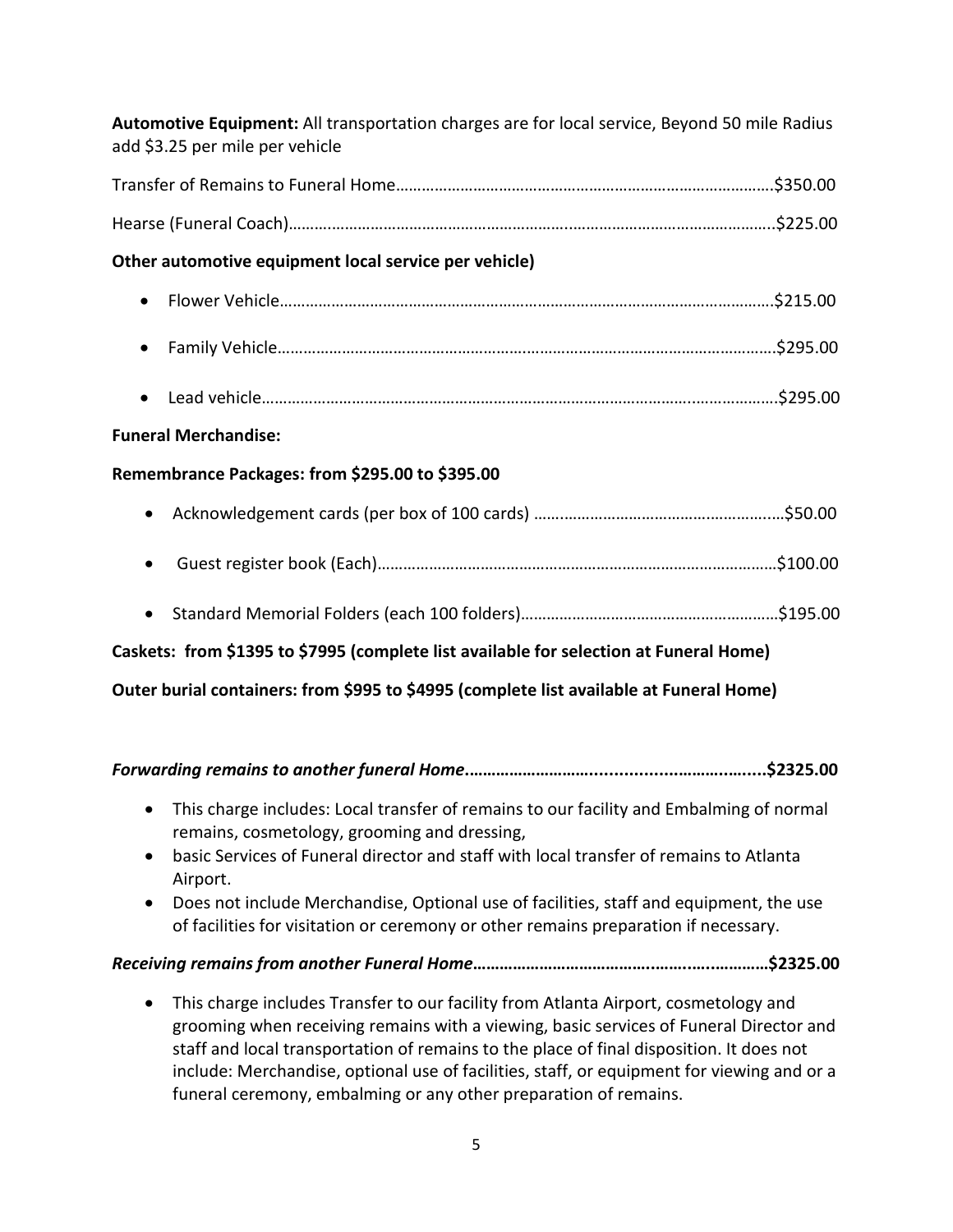#### **Direct Cremations: from \$1795.00 to \$9,995.00**

**If you want to arrange a direct cremation, you can use alternative container. Alternative containers encase the body and can be made of materials like fiberboard or composition materials (with or without outside covering).**

**This charge includes Local transfer of the remains to our facility, basic services of Funeral Director, and staff, other preparation of remains for identification and Lead/service vehicle for local transportation to crematory.**

**It does not include, any merchandise except that offered below, optional use of facilities, staff, and equipment, the use of facilities for viewing or a funeral ceremony, embalming or any other remains preparation if necessary.**

Minimum Alternative Cremation Container………………………………………………………………………\$95.00

#### **Immediate burial: From \$1850.00 to 9500.00**

- **This charge includes:** Local transfer of remains to our facility, Basic services of the Funeral Director and staff, other preparations of remains for identification and Hearse (funeral coach) Transportation to cemetery.
- **It Does not include:** Merchandise (except as itemized below), optional use of facilities, staff,, and equipment(the use of facilities for viewing or a funeral ceremony, embalming and other preparations of remains if necessary.

| • Immediate burial with any casket is this fee, plus cost of casket\$1850.00 |  |
|------------------------------------------------------------------------------|--|
|                                                                              |  |

#### **Honorariums:**

• **These charges are only recommendations and may be more or less depending on the Clergy or Musician of your choice.**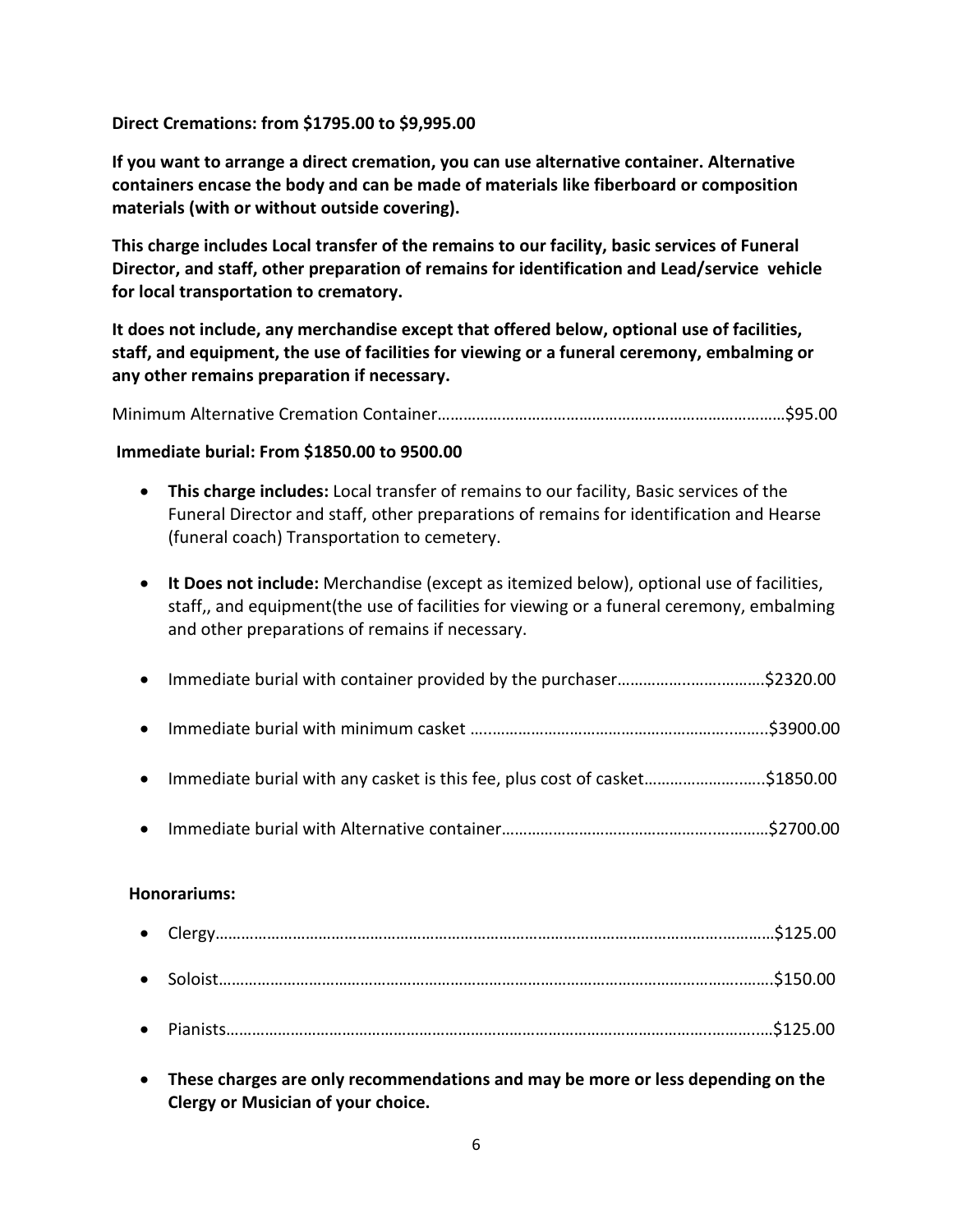## **CASKET PRICE LIST**

These prices are effective as of July 13, 2018, but are subject to change without notice.

# **18 Gauge Metal**

| Ambassador                   | \$4,095.00 |
|------------------------------|------------|
| <b>Bayside Silver</b>        | \$3,495.00 |
| <b>Bayside Bronze</b>        | \$3,495.00 |
| <b>Bayside Blue</b>          | \$3,495.00 |
| In Gods Care/ Pink Carnation | \$3,495.00 |
| Summit                       | \$3,795.00 |
| Spartan                      | \$3,095.00 |

# **Hardwoods**

| Sanborn Cherry         | \$4,295.00 |
|------------------------|------------|
| Paton Pecan            | \$4,295.00 |
| <b>Quincy Mahagony</b> | \$4295.00  |

## **Urns**

| Marble Chest   | \$. | 495.00   |
|----------------|-----|----------|
| American Flag  |     | \$395.00 |
| Navy blue      |     | \$295.00 |
| Pink           |     | \$295.00 |
| Rosewood Cross | Ś.  | 195.00   |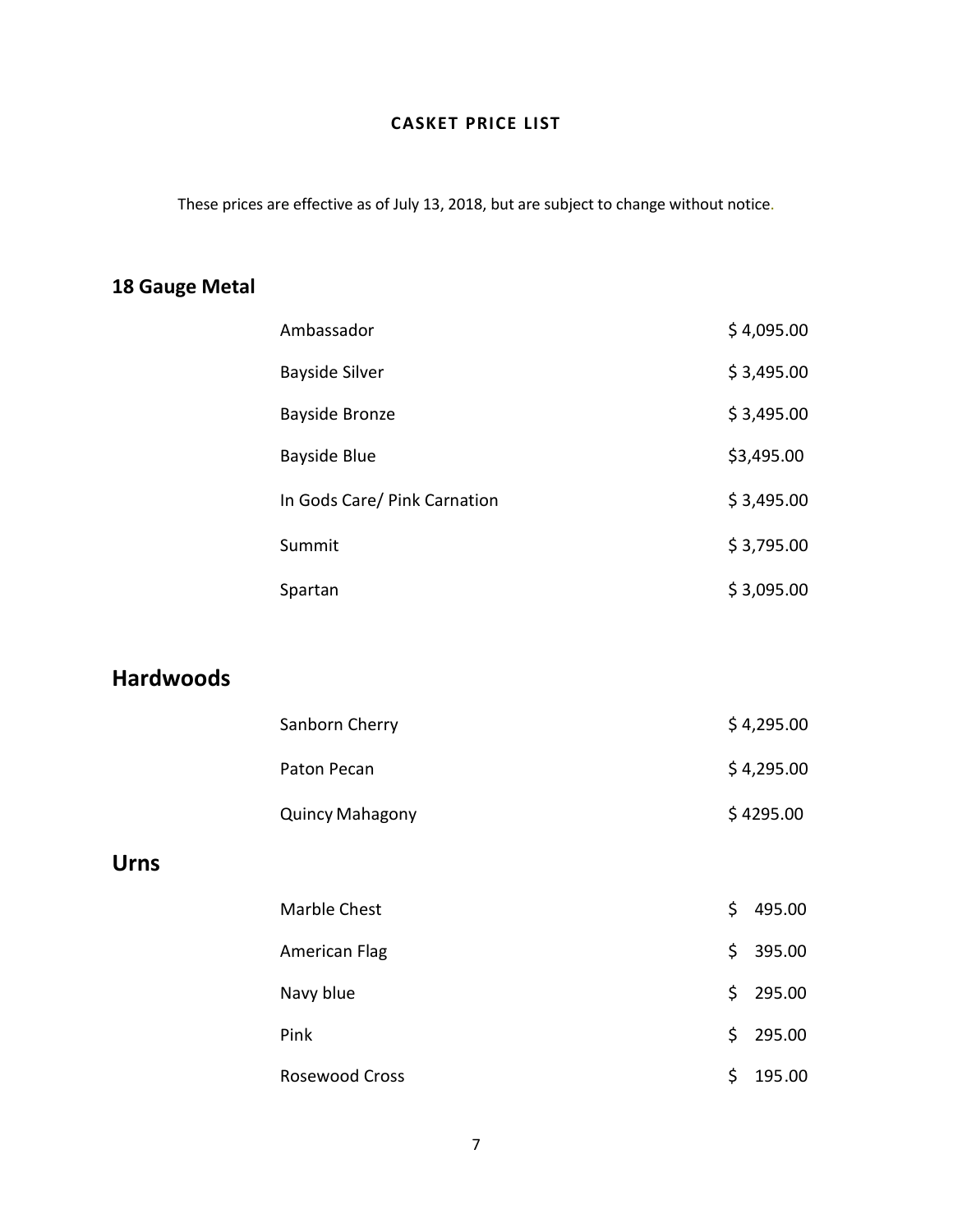## **Outer Burial container Price List**

These prices are effective as of July 13, 2018, but are subject to change without notice.

# **Poly Vaults**

| Vantage Urn Vault      | \$<br>495.00   |
|------------------------|----------------|
| Vantage Deluxe         | \$1,795.00     |
| Vantage Standard       | \$1,495.00     |
| Poly Box               | \$<br>995.00   |
|                        |                |
| <b>Steel Vaults</b>    |                |
| 12 Gauge Power Coated  | \$1,595.00     |
|                        |                |
| <b>Concrete Vaults</b> |                |
| Concrete unlined       | \$1,495.00     |
| Concrete Lined         | \$<br>1,695.00 |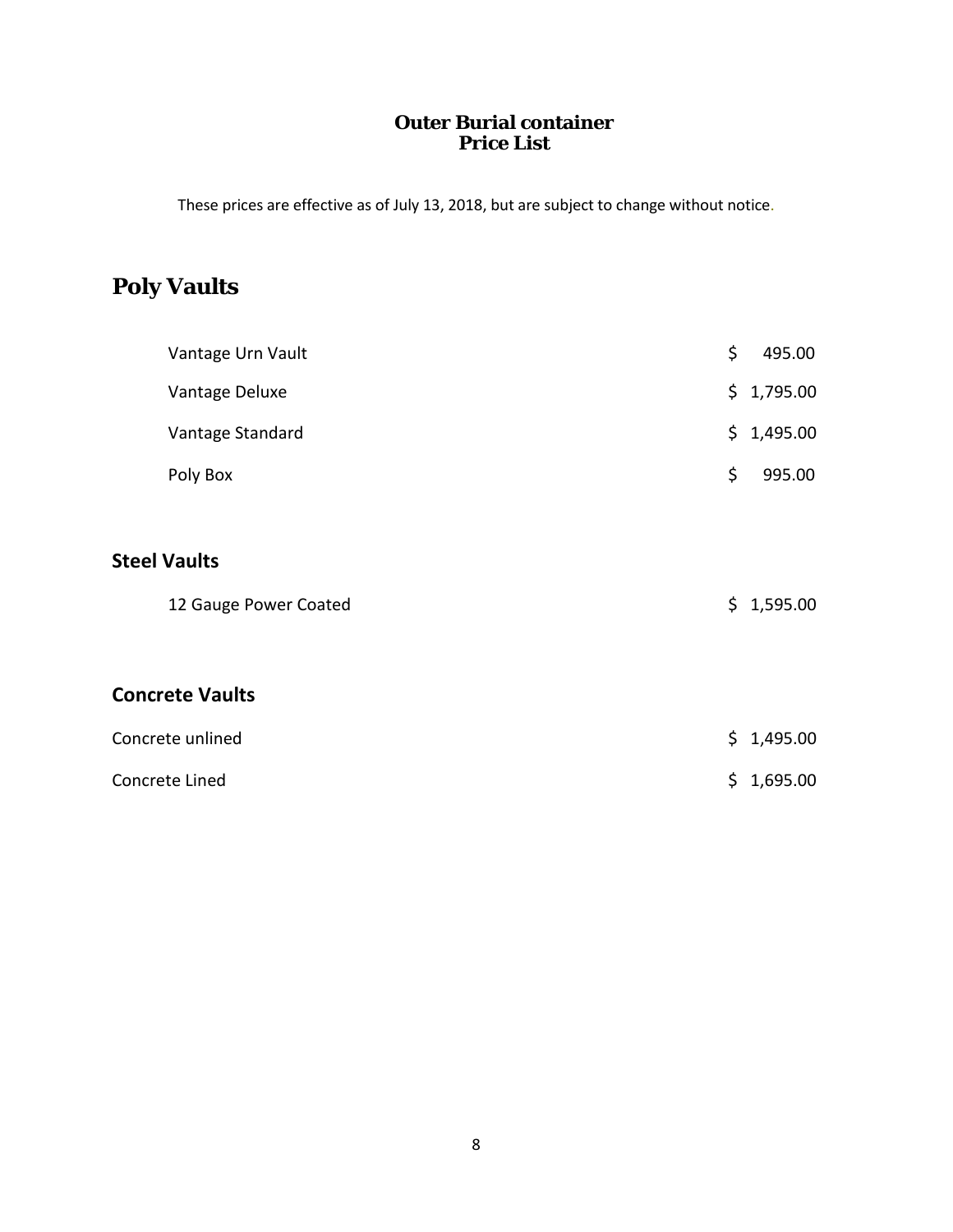#### **Other Available Merchandise**

| <b>Other Merchandise Price Ranges</b>    | From      | Τo        |
|------------------------------------------|-----------|-----------|
| <b>Standard Caskets Available</b>        | \$1395.00 | \$7995.00 |
| <b>Outer Burial Containers Available</b> | \$995.00  | \$4995.00 |
| Immediate Burial Available               | \$2320.00 | \$9995.00 |
| <b>Direct Cremation Available</b>        | \$1595.00 | \$9995.00 |
| <b>Rental Caskets Available</b>          | \$710.00  | \$795.00  |
| <b>Cremation Urns Available</b>          | \$100.00  | \$595.00  |
| <b>Clothing Available</b>                | \$125.00  | \$190.00  |
| Infant Caskets Available                 | \$250.00  | \$1850.00 |
|                                          |           |           |

Minimum Alternative Cremation Container

#### **Notice to Consumers and Disclaimers of Warranties**

**These disclosures are made in compliance with the requirements set forth by the Federal Trade Commission. The prices have been computed according to the guidelines set forth by the FTC rules and in accordance with generally accepted practices by Canton Funeral Home and Cemetery.**

**Our Funeral Home makes no representations or warranties regarding caskets, outer containers, or other funeral goods sold by the funeral home. The only warranties express or implied, granted in connection with goods sold with this funeral service are the express written warranties, if any extended by the manufacturer thereof. No other warranties, express or implied including warranties of merchantability or fitness for a particular purpose are extended by Canton Funeral Home and Cemetery.**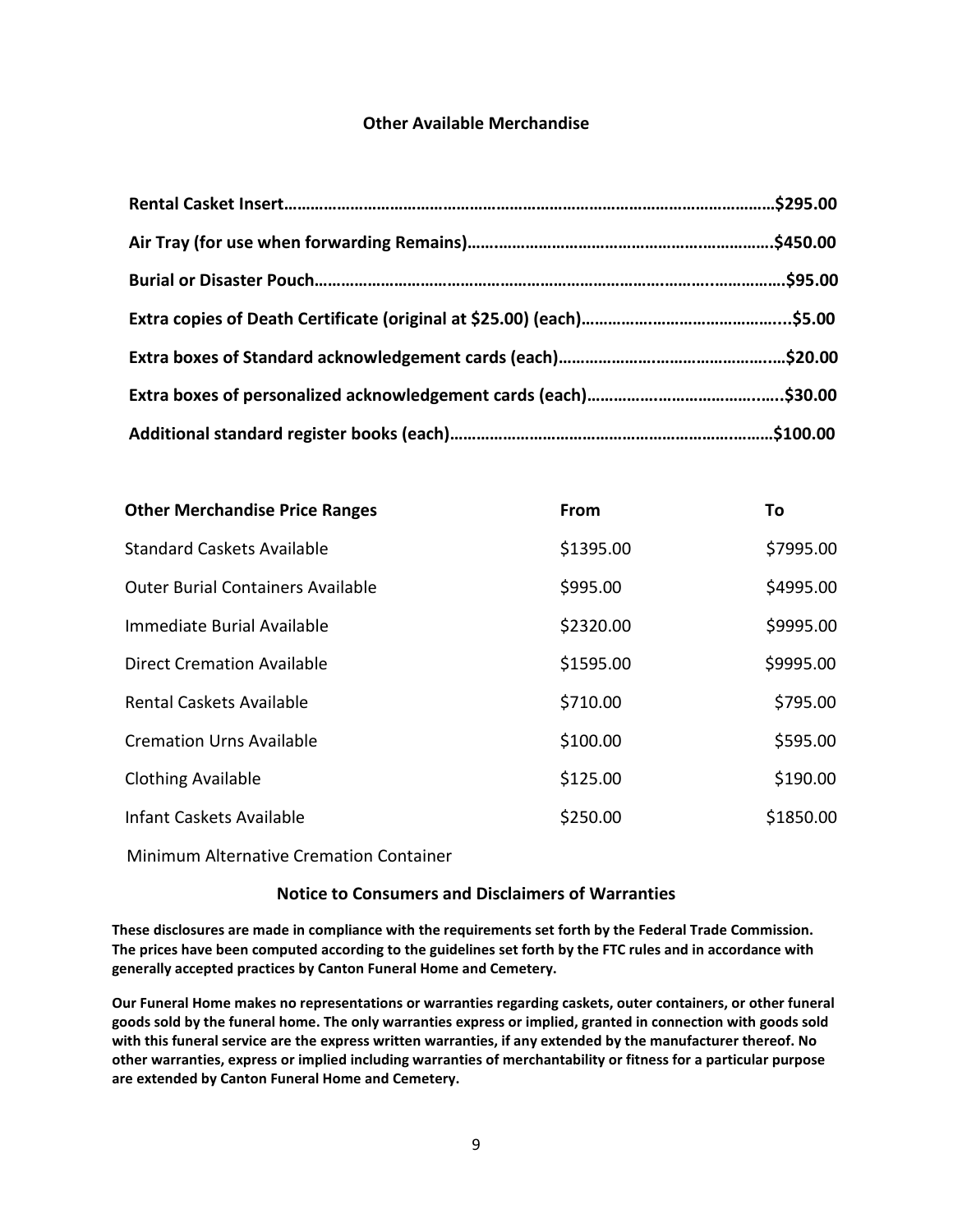# **TRADITIONAL SERVICE**

# **Traditional Chapel or Church Service**

This charge includes basic services of funeral director and staff and local transfer of deceased to the funeral home, arrangement conference, embalming, dressing, cosmetology and casketing. Use of our facility for visitation and services of the funeral director in supervising the visitation, use of our facility and services of funeral director and staff in supervising and directing a funeral service in our chapel or church, flower van and driver for local transport of floral tributes to your residence.

| • Use of hearse (funeral coach) and driver for local transportation\$225.00              |  |
|------------------------------------------------------------------------------------------|--|
|                                                                                          |  |
| • Use of facility for funeral service and/or services of funeral director and staff in   |  |
| • Use of our facility for visitation and services of funeral director and staff per day; |  |
|                                                                                          |  |
|                                                                                          |  |
| • Basic Professional Services of Funeral Director and Staff\$1990.00                     |  |

*This does not include a casket, memorial package, limousine or cash advance items such as death certificates, funeral notices, honorariums, flowers, etc*.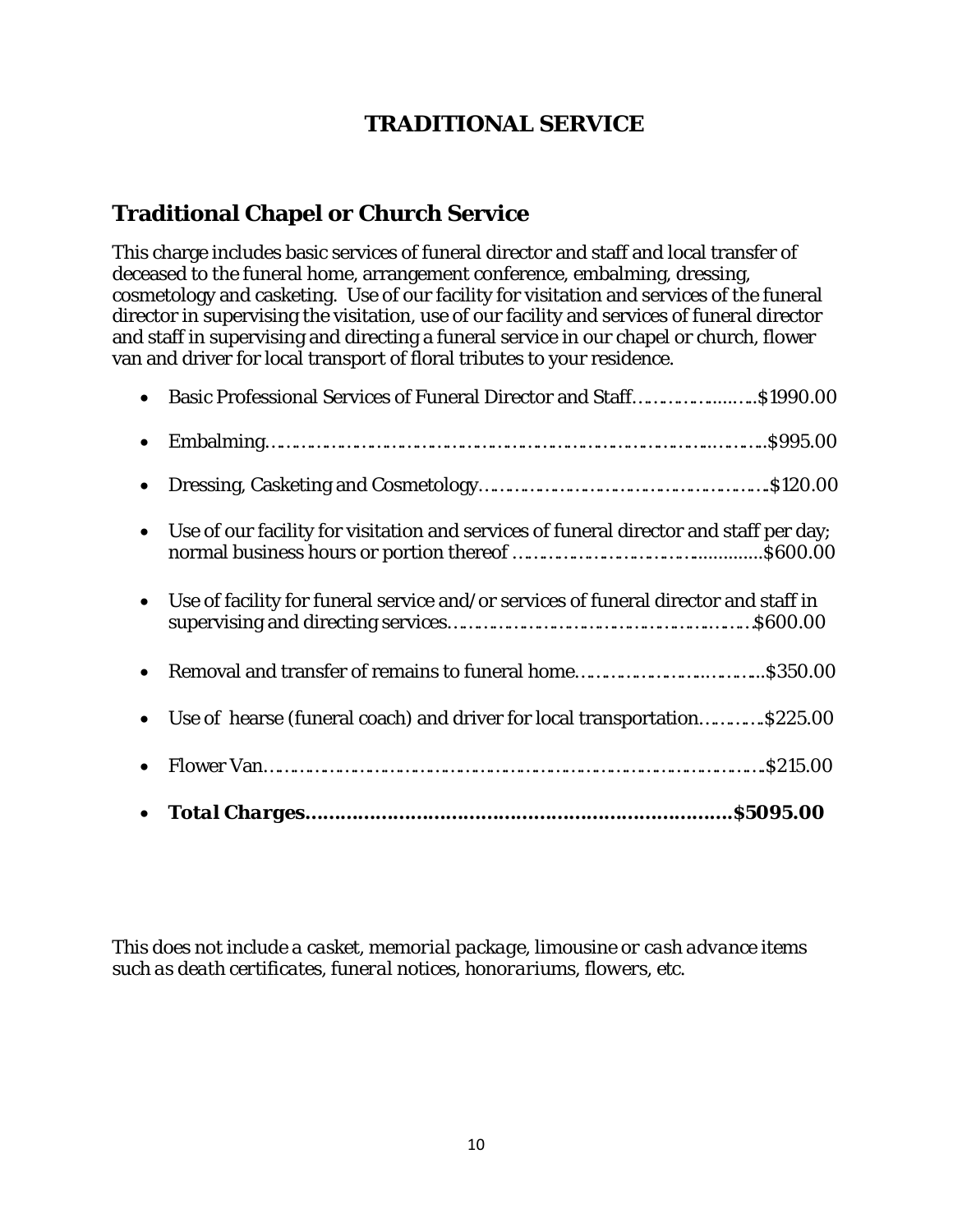# **CREMATION PACKAGES**

| Removal<br>$\bullet$<br><b>Rosewood Urn</b><br><b>Five Death Certificates</b>                                                                                                                           |
|---------------------------------------------------------------------------------------------------------------------------------------------------------------------------------------------------------|
|                                                                                                                                                                                                         |
| Removal<br>$\bullet$<br>• Urn of your choice<br>Tent and chairs<br>$\bullet$<br><b>Five Death Certificates</b><br>$\bullet$                                                                             |
| <b>Cremation with Chapel Service and Inurnment\$2,690.00</b>                                                                                                                                            |
| Removal<br>$\bullet$<br><b>Chapel Service</b><br>$\bullet$<br>Urn of your choice<br>$\bullet$<br>Tent and chairs<br><b>Five Death Certificates</b>                                                      |
| <b>Cremation with Chapel Service and Inurnment \$2,990.00</b>                                                                                                                                           |
| Removal<br>$\bullet$<br><b>Chapel Service</b><br>$\bullet$<br>Urn of your choice<br>$\bullet$<br><b>Memorial Package</b><br>$\bullet$<br>Tent and chairs<br><b>Five Death Certificates</b><br>$\bullet$ |
| <b>Cremation with Chapel Service and Inurnment \$3,195.00</b>                                                                                                                                           |

- Two Hour Visitation day of Chapel Service
- Urn of your choice
- Memorial Package
- Tent and chairs